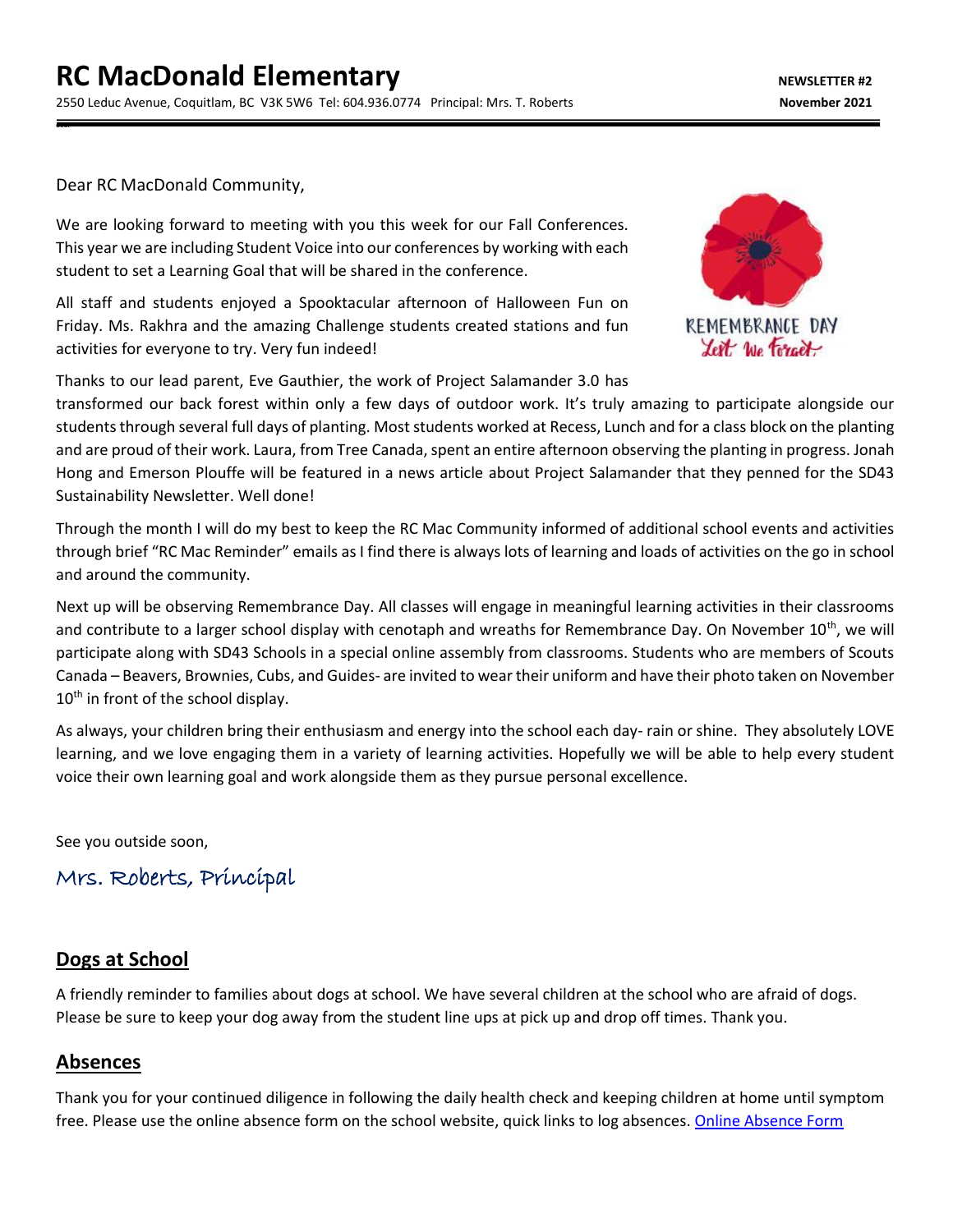# **Report Card Survey- BC Ministry of Education**

The Ministry of Education is seeking feedback towards an updated report card policy by November 5, 2021. Thank you for your input. [Reporting Survey Link](https://engage.gov.bc.ca/govtogetherbc/consultation/studentreporting/)

## **What to Know About Squid Game**

The recent Netflix release, Squid Game, features extreme violence, death, and considerable gore. Squid Game was released worldwide on September 17, 2021 and is Netflix's most-watched series to date. Players in the program participate in traditional children's games for the chance to win a monetary prize but are killed if they lose or break the rules.

"Squid Game" is rated TV-MA. The program is specifically designed to be viewed by adults and therefore may be unsuitable for children under 17. There are concerns that this program may normalize or desensitize acts of violence. There have been reports of students playing games featured in Squid Game and pretending to shoot other players who lose and engage in violence against those who have lost. Game platforms frequently used by youth, including Roblox and Minecraft, also feature Squid Game inspired mini games where the user's avatar can play games and will be shot if they lose.

#### Tips for Parents

- ✓ Preview shows and movies such as Squid Game to determine the level of violence and appropriateness for your child to watch. There are lots of age-appropriate media free of violence that your child will enjoy.
- $\checkmark$  Talk with your child about what they are viewing and why it is not okay to engage in certain behaviours they see in movies and shows.
- $\checkmark$  Monitor what your child watches on TV and social media platforms.
- $\checkmark$  Consider the age ratings on social media apps.
- $\checkmark$  Have conversations about the appropriateness of specific apps, online behaviour and the impact of the content on your child.

While the District tries to make the best decision with the information available, the weather does change quickly. Therefore, when schools remain open, decisions to stay at home during challenging weather conditions should be made by each family.

### **Winter Weather Ahead!**

Schools are not routinely closed due to snow or other inclement weather conditions. All schools in School District 43 (Coquitlam) will remain OPEN, if possible, during winter weather, including snowfall.

However, on occasion, a district-wide or partial-district closure is required due to extreme weather. Partial-district closures affecting individual schools may occur due to the very different geography within our school district. If there is a partial-district closure affected schools will be identified.

The decision on schools remaining open or needing to be closed, because of extreme weather, occurs **before 6:30 a.m**. so that families can plan and make alternate arrangements.

**Any district-wide or partial-district closure will be decided and communicated by 6:30 a.m. via the School District 43 website www.sd43.bc.ca and CKNW AM 980 radio, CKWX 1130 radio and CBC (690) radio.**